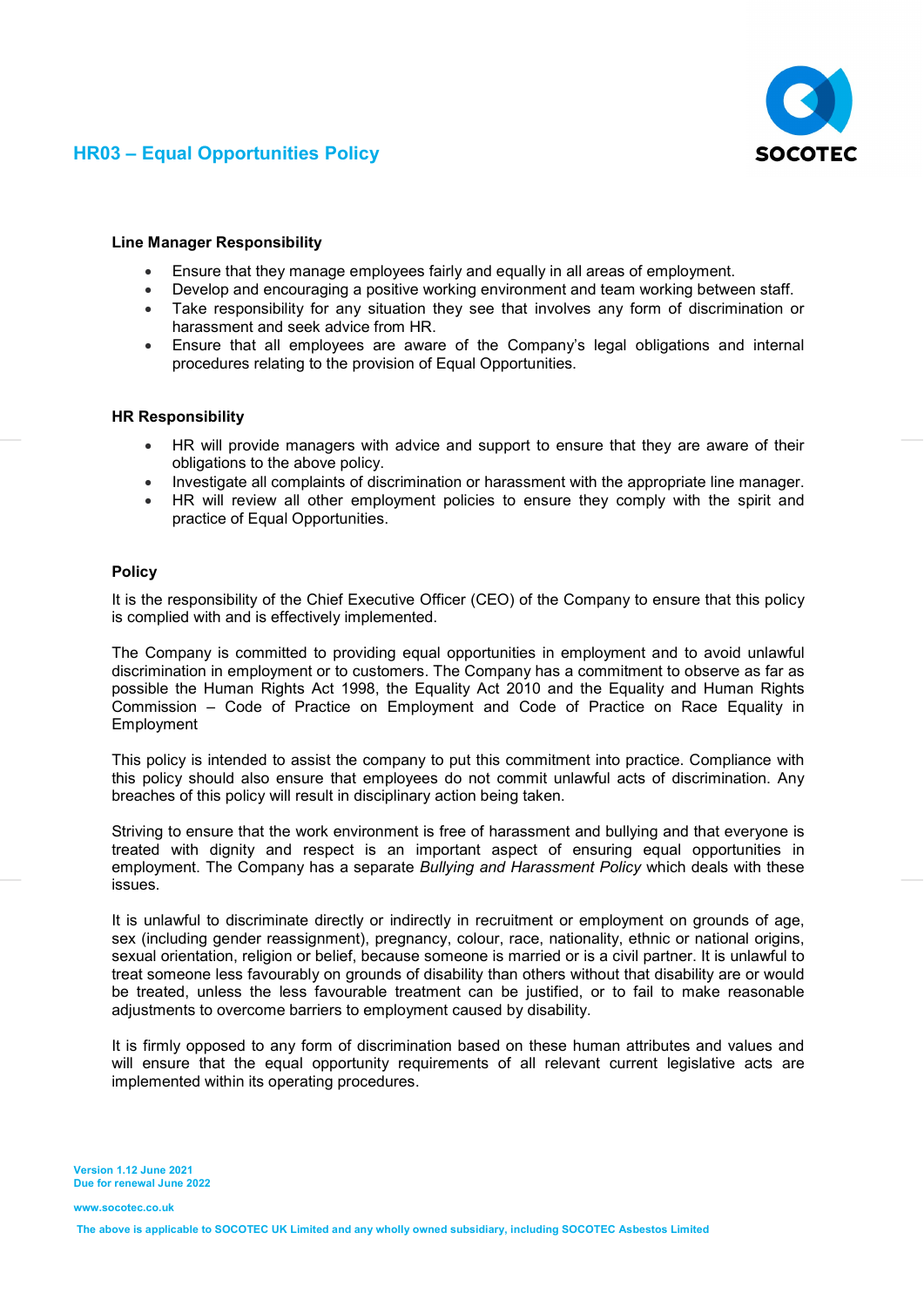

## HR03 – Equal Opportunities Policy

It is unlawful to victimise someone because he or she has alleged unlawful discrimination or supported someone to make a complaint or given evidence in relation to a complaint.

It is firmly opposed to any form of discrimination based on these human attributes and values and will ensure that the equal opportunity requirements of all relevant current legislative acts are implemented within its operating procedures.

#### **Definitions**

#### Direct Discrimination

This is where a person is treated less favourably than another in comparable circumstances on a prohibited ground. An example of direct sex discrimination would be refusing to employ a woman because she was pregnant. Unlike the other forms of discrimination, direct discrimination on the grounds of age can be justified.

### Indirect Discrimination

Indirect discrimination is where a provision, criterion or practice is applied which is such that it would be to the detriment of a considerably larger proportion of the relevant group to which the individual belongs than to others, which is not objectively justifiable and which is to the individual's detriment. For example, an employer has a policy of not letting anyone work part-time, this is indirect discrimination as those employees with children or family responsibilities could be disadvantaged.

## Procedure

The Company will avoid unlawful discrimination in all aspects of employment including recruitment, promotion, opportunities for training, pay and benefits, discipline and selection for redundancy.

Person and job specifications will be limited to those requirements that are necessary for the effective performance of the job. Candidates for employment or promotion will be assessed objectively against the requirements for the job, taking account of any reasonable adjustments that may be required for candidates with a disability. Disability and personal or home commitments will not form the basis of employment decisions except where necessary.

The company is committed to ensuring that we recruit, train and retain the best people for each job. We consider the qualities that are required for each job and the ability of the person to fulfil them.

#### **Grievances**

If you consider that you may have been unlawfully discriminated against or subjected to bullying or harassment, you may use the Company's Grievance Policy to make a complaint.

The Company will take any complaint seriously and will seek to resolve any grievance which it upholds. You will not be penalised for raising a grievance, even if your grievance is not upheld, unless your complaint is both untrue and made in bad faith.

#### Monitoring and review

This policy will be monitored regularly by the Company to judge its effectiveness and will be updated in accordance with changes in the law.

Version 1.12 June 2021 Due for renewal June 2022

www.socotec.co.uk

The above is applicable to SOCOTEC UK Limited and any wholly owned subsidiary, including SOCOTEC Asbestos Limited